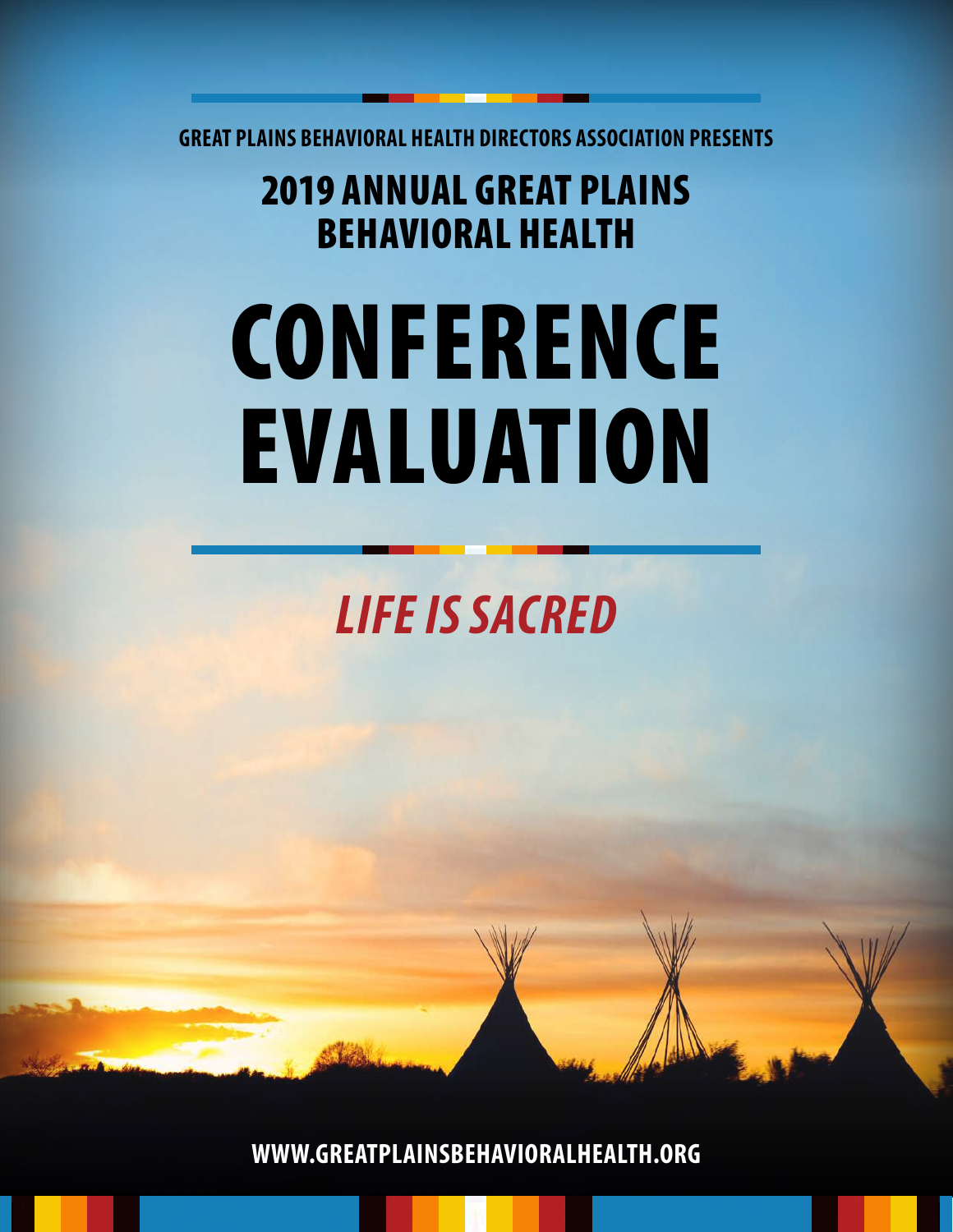## CONFERENCE EVALUATION FORM

We hope the Information you have gained through this conference was enjoyable and will be useful to you and the work that you do in the community. We would appreciate if you take a few minutes and tell us how we did putting this conference together for you. Your information will be used to improve training and technical assistance provided by the Great Plains Area Behavioral Health Directors Association.

#### Background Information

| City of residence:                              |                                   | <b>Zip Code:</b>                                                                         |
|-------------------------------------------------|-----------------------------------|------------------------------------------------------------------------------------------|
|                                                 |                                   |                                                                                          |
| Tribal community or geographical region served: |                                   |                                                                                          |
| Sex:                                            | <b>Highest Degree Completed:</b>  |                                                                                          |
| $\Box$ Male $\Box$ Female                       |                                   |                                                                                          |
| <b>Position:</b>                                | <b>Employer Type:</b>             |                                                                                          |
|                                                 |                                   | $\Box$ Tribal $\Box$ IHS $\Box$ State $\Box$ Federal Non-IHS $\Box$ NFP/NGO $\Box$ Other |
| <b>Current Occupation:</b>                      |                                   |                                                                                          |
| $\Box$ Licensed/Certified Addiction Counselor   | $\sf J$ Administrator             | $\Box$ Counselor Aide/Tec                                                                |
| $\Box$ Qualified Mental Health Provider         | $\Box$ Public Health Professional | $\Box$ Other:                                                                            |
| $\Box$ Counselor Trainee                        | $\Box$ Health Professional        |                                                                                          |

#### **Number of years worked in current occupation/field of practice:**

| How did you hear about our conference?          |
|-------------------------------------------------|
| □ Supervisor/Co-Worker                          |
| $\Box$ Email – flyer & registration information |
| $\Box$ Flyer posted in workplace                |
| $\Box$ Website                                  |
| $\square$ Social Media                          |
| $\Box$ Friend or relative                       |
| .)ther:                                         |
|                                                 |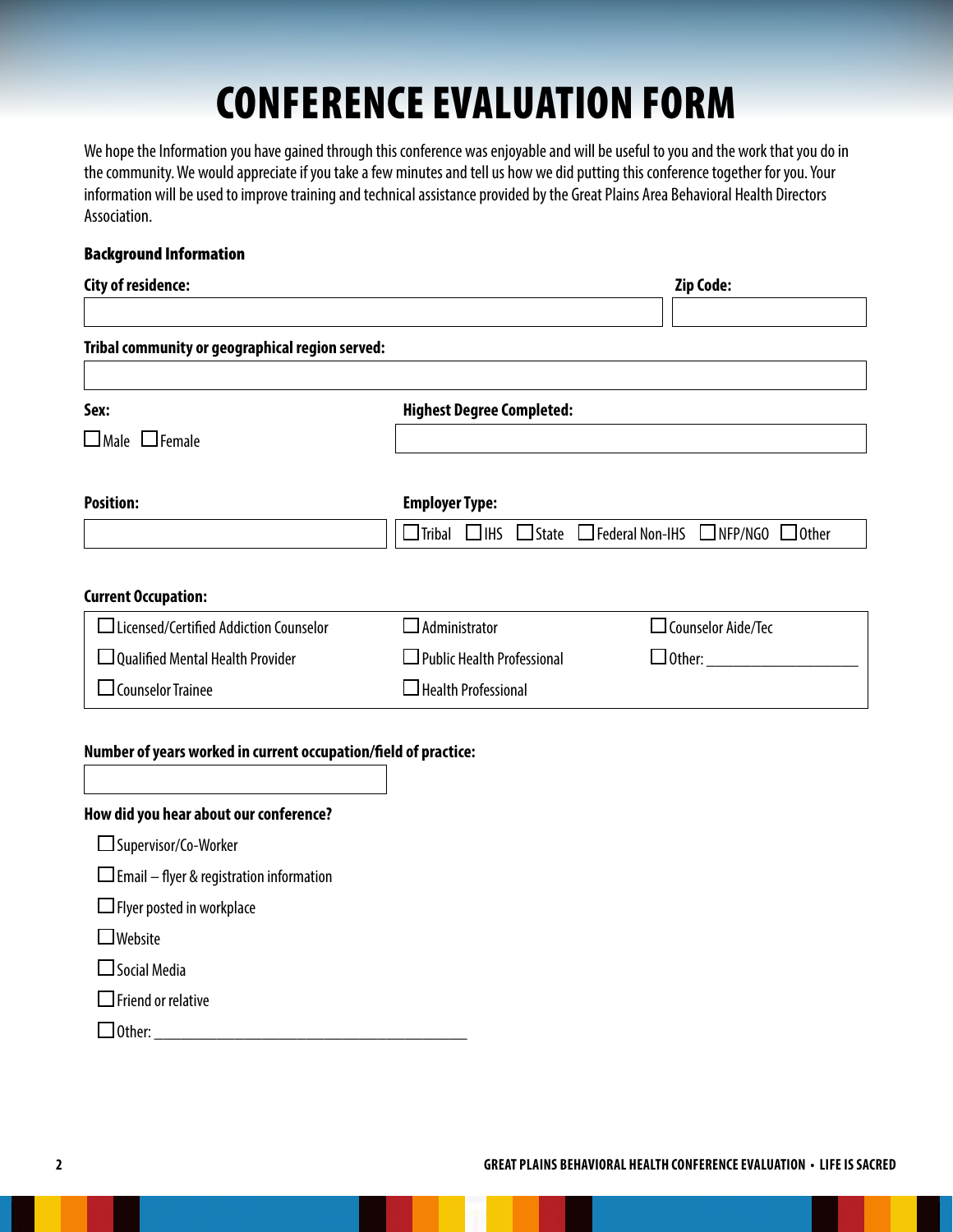### TUESDAY MORNING GENERAL SESSION

| <b>Sex Trafficking</b><br>- Christopher Y. Cuestas, BA                                                                         | <b>Strongly</b><br><b>Disagree</b> |   | <b>Strongly</b><br>Agree |   |   |   |
|--------------------------------------------------------------------------------------------------------------------------------|------------------------------------|---|--------------------------|---|---|---|
|                                                                                                                                |                                    | 2 | 3                        | 4 | 5 | 6 |
| This session/speaker was engaging.                                                                                             |                                    |   |                          |   |   |   |
| This speaker was knowledgeable about the subject matter.                                                                       |                                    |   |                          |   |   |   |
| This session provided information that will contribute to the work that I do.                                                  |                                    |   |                          |   |   |   |
| This session provided information that was culturally relevant to American<br>Indian communities within the Great Plains area. |                                    |   |                          |   |   |   |
| Comments:                                                                                                                      |                                    |   |                          |   |   |   |

| <b>Dangers of Meth</b><br>- Alice Perkins, BA                                                                                  | <b>Strongly</b><br><b>Disagree</b> |  | <b>Strongly</b><br>Agree |   |  |
|--------------------------------------------------------------------------------------------------------------------------------|------------------------------------|--|--------------------------|---|--|
|                                                                                                                                |                                    |  | 4                        | 5 |  |
| This session/speaker was engaging.                                                                                             |                                    |  |                          |   |  |
| This speaker was knowledgeable about the subject matter.                                                                       |                                    |  |                          |   |  |
| This session provided information that will contribute to the work that I do.                                                  |                                    |  |                          |   |  |
| This session provided information that was culturally relevant to American<br>Indian communities within the Great Plains area. |                                    |  |                          |   |  |
| Comments:                                                                                                                      |                                    |  |                          |   |  |

| <b>Racial Trauma in Indian Country</b><br>- Glenn Longie, MA, LAC/LCS                                                          | <b>Strongly</b><br><b>Strongly</b><br><b>Disagree</b> |  |  |   |   |   |  |  |
|--------------------------------------------------------------------------------------------------------------------------------|-------------------------------------------------------|--|--|---|---|---|--|--|
|                                                                                                                                |                                                       |  |  | 4 | 5 | 6 |  |  |
| This session/speaker was engaging.                                                                                             |                                                       |  |  |   |   |   |  |  |
| This speaker was knowledgeable about the subject matter.                                                                       |                                                       |  |  |   |   |   |  |  |
| This session provided information that will contribute to the work that I do.                                                  |                                                       |  |  |   |   |   |  |  |
| This session provided information that was culturally relevant to American<br>Indian communities within the Great Plains area. |                                                       |  |  |   |   |   |  |  |
| Comments:                                                                                                                      |                                                       |  |  |   |   |   |  |  |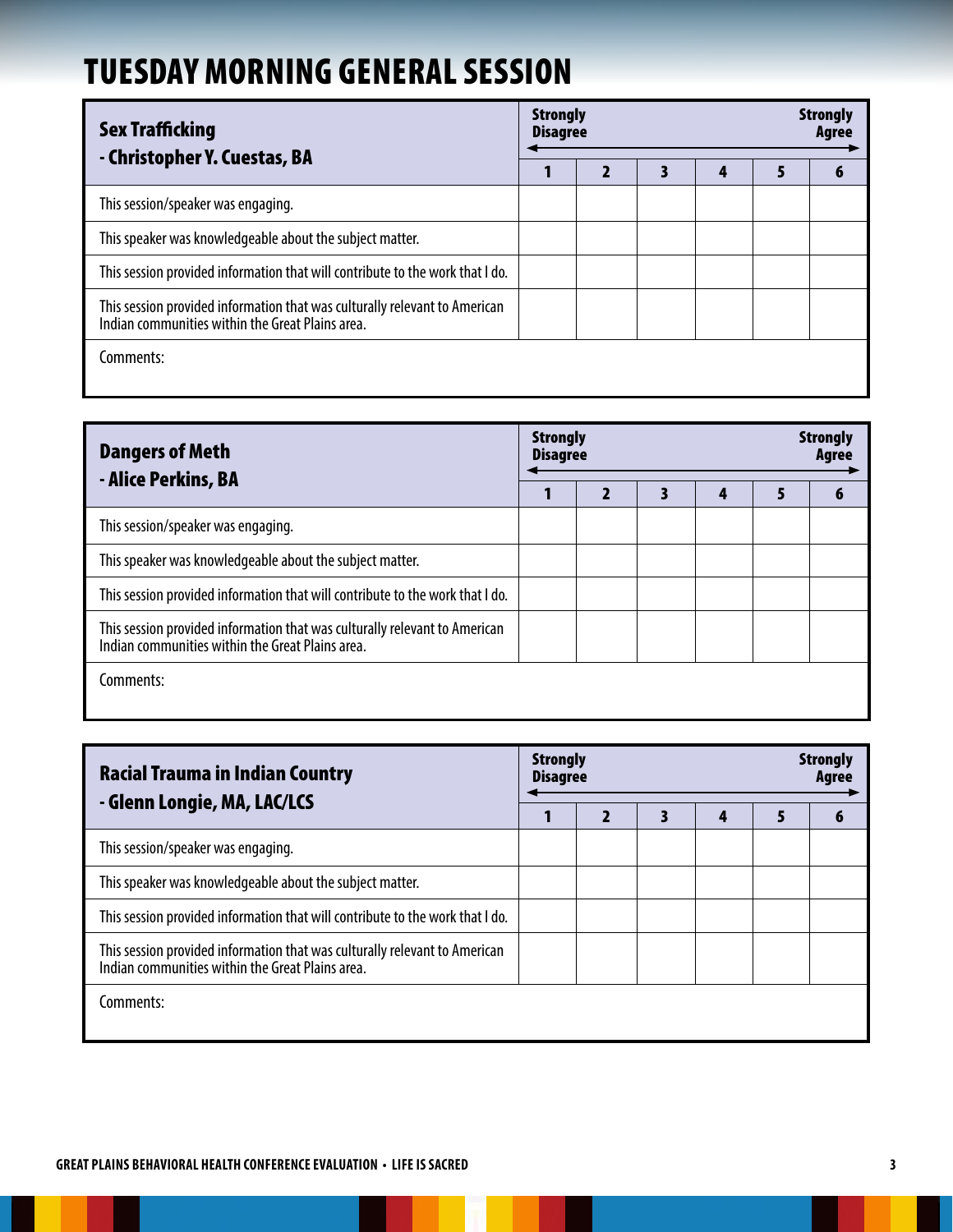### TUESDAY TRACK I SESSION

| <b>Counselor Competencies</b><br>- Lois Delong & Greg LeBeau, MSW                                                              | <b>Strongly</b><br><b>Disagree</b> |  | <b>Strongly</b><br>Agree |   |   |
|--------------------------------------------------------------------------------------------------------------------------------|------------------------------------|--|--------------------------|---|---|
|                                                                                                                                |                                    |  | 4                        | 5 | 6 |
| This session/speaker was engaging.                                                                                             |                                    |  |                          |   |   |
| This speaker was knowledgeable about the subject matter.                                                                       |                                    |  |                          |   |   |
| This session provided information that will contribute to the work that I do.                                                  |                                    |  |                          |   |   |
| This session provided information that was culturally relevant to American<br>Indian communities within the Great Plains area. |                                    |  |                          |   |   |
| Comments:                                                                                                                      |                                    |  |                          |   |   |

| <b>Two Spirit: Traditional Teachings Educational</b><br><b>Sessions - Nicole Bergman</b>                                       | <b>Strongly</b><br><b>Disagree</b> |   | <b>Strongly</b><br>Agree |   |   |   |
|--------------------------------------------------------------------------------------------------------------------------------|------------------------------------|---|--------------------------|---|---|---|
|                                                                                                                                |                                    | 2 | В                        | 4 | 5 | 6 |
| This session/speaker was engaging.                                                                                             |                                    |   |                          |   |   |   |
| This speaker was knowledgeable about the subject matter.                                                                       |                                    |   |                          |   |   |   |
| This session provided information that will contribute to the work that I do.                                                  |                                    |   |                          |   |   |   |
| This session provided information that was culturally relevant to American<br>Indian communities within the Great Plains area. |                                    |   |                          |   |   |   |
| Comments:                                                                                                                      |                                    |   |                          |   |   |   |

| <b>Ethics</b>                                                                                                                  |  | <b>Strongly</b><br><b>Strongly</b><br><b>Disagree</b> |  |   |   |   |  |  |
|--------------------------------------------------------------------------------------------------------------------------------|--|-------------------------------------------------------|--|---|---|---|--|--|
| - James Dunham, BS, MBA, MH                                                                                                    |  |                                                       |  | 4 | 5 | 6 |  |  |
| This session/speaker was engaging.                                                                                             |  |                                                       |  |   |   |   |  |  |
| This speaker was knowledgeable about the subject matter.                                                                       |  |                                                       |  |   |   |   |  |  |
| This session provided information that will contribute to the work that I do.                                                  |  |                                                       |  |   |   |   |  |  |
| This session provided information that was culturally relevant to American<br>Indian communities within the Great Plains area. |  |                                                       |  |   |   |   |  |  |
| Comments:                                                                                                                      |  |                                                       |  |   |   |   |  |  |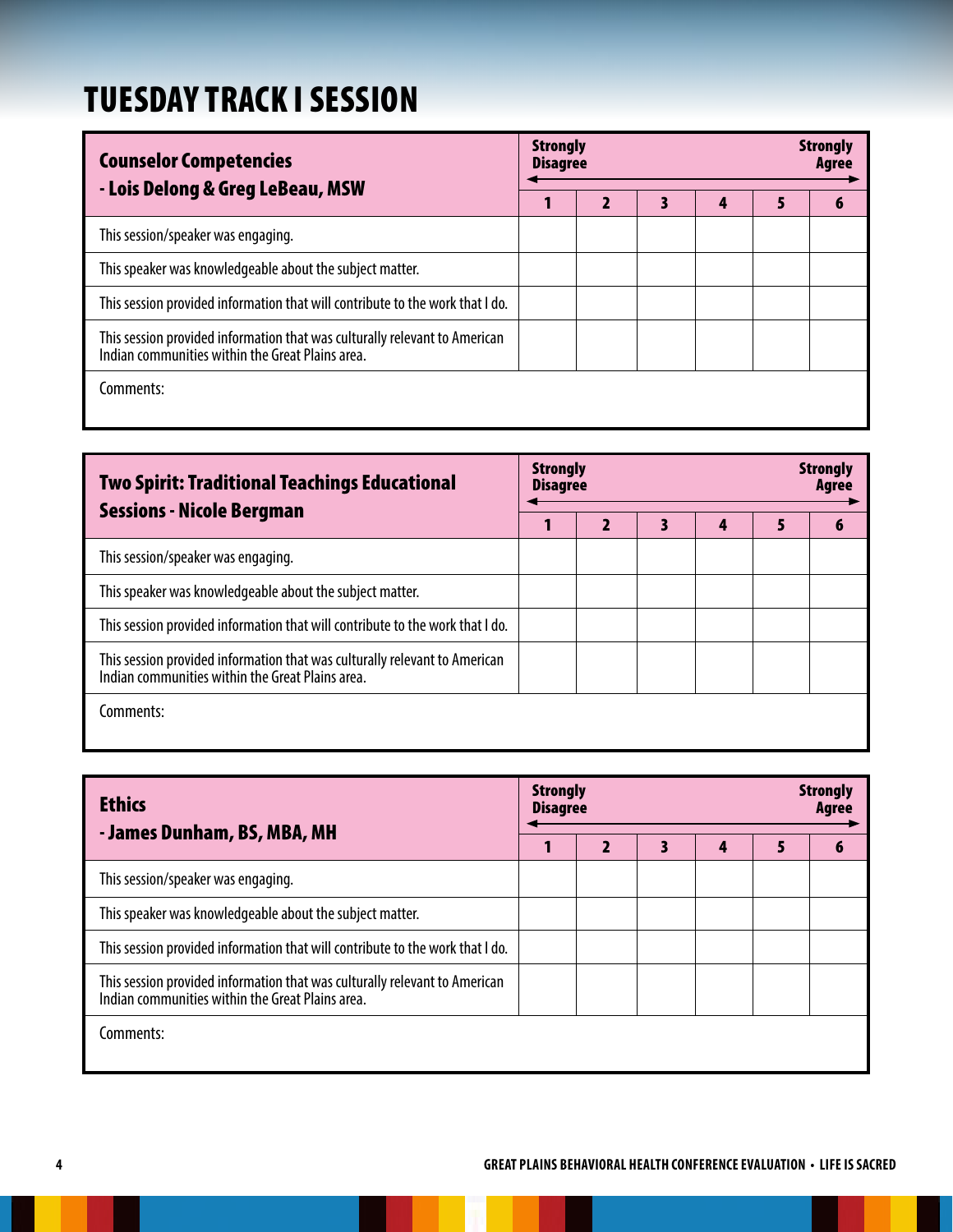### TUESDAY AFTERNOON GENERAL SESSION

| Intergenerational Healing and the                                                                                              |  | <b>Strongly</b><br><b>Disagree</b> | <b>Strongly</b><br><b>Agree</b> |   |   |
|--------------------------------------------------------------------------------------------------------------------------------|--|------------------------------------|---------------------------------|---|---|
| - Nicole Bergman                                                                                                               |  |                                    | 4                               | 5 | 6 |
| This session/speaker was engaging.                                                                                             |  |                                    |                                 |   |   |
| This speaker was knowledgeable about the subject matter.                                                                       |  |                                    |                                 |   |   |
| This session provided information that will contribute to the work that I do.                                                  |  |                                    |                                 |   |   |
| This session provided information that was culturally relevant to American<br>Indian communities within the Great Plains area. |  |                                    |                                 |   |   |
| Comments:                                                                                                                      |  |                                    |                                 |   |   |

### WEDNESDAY TRACK 2 SESSION

| <b>Counselor Competencies</b><br>- Lois Delong & Greg LeBeau, MSW                                                              | <b>Strongly</b><br><b>Disagree</b> |  | <b>Strongly</b><br>Agree |   |   |
|--------------------------------------------------------------------------------------------------------------------------------|------------------------------------|--|--------------------------|---|---|
|                                                                                                                                |                                    |  | 4                        | 5 | 6 |
| This session/speaker was engaging.                                                                                             |                                    |  |                          |   |   |
| This speaker was knowledgeable about the subject matter.                                                                       |                                    |  |                          |   |   |
| This session provided information that will contribute to the work that I do.                                                  |                                    |  |                          |   |   |
| This session provided information that was culturally relevant to American<br>Indian communities within the Great Plains area. |                                    |  |                          |   |   |
| Comments:                                                                                                                      |                                    |  |                          |   |   |

| <b>Co-Dependency</b><br>- Candace Pourier, LAC                                                                                 | <b>Strongly</b><br><b>Disagree</b> |   | <b>Strongly</b><br>Agree |   |  |
|--------------------------------------------------------------------------------------------------------------------------------|------------------------------------|---|--------------------------|---|--|
|                                                                                                                                |                                    | 3 | 4                        | 5 |  |
| This session/speaker was engaging.                                                                                             |                                    |   |                          |   |  |
| This speaker was knowledgeable about the subject matter.                                                                       |                                    |   |                          |   |  |
| This session provided information that will contribute to the work that I do.                                                  |                                    |   |                          |   |  |
| This session provided information that was culturally relevant to American<br>Indian communities within the Great Plains area. |                                    |   |                          |   |  |
| Comments:                                                                                                                      |                                    |   |                          |   |  |

#### **GREAT PLAINS BEHAVIORAL HEALTH CONFERENCE EVALUATION • LIFE IS SACRED 5**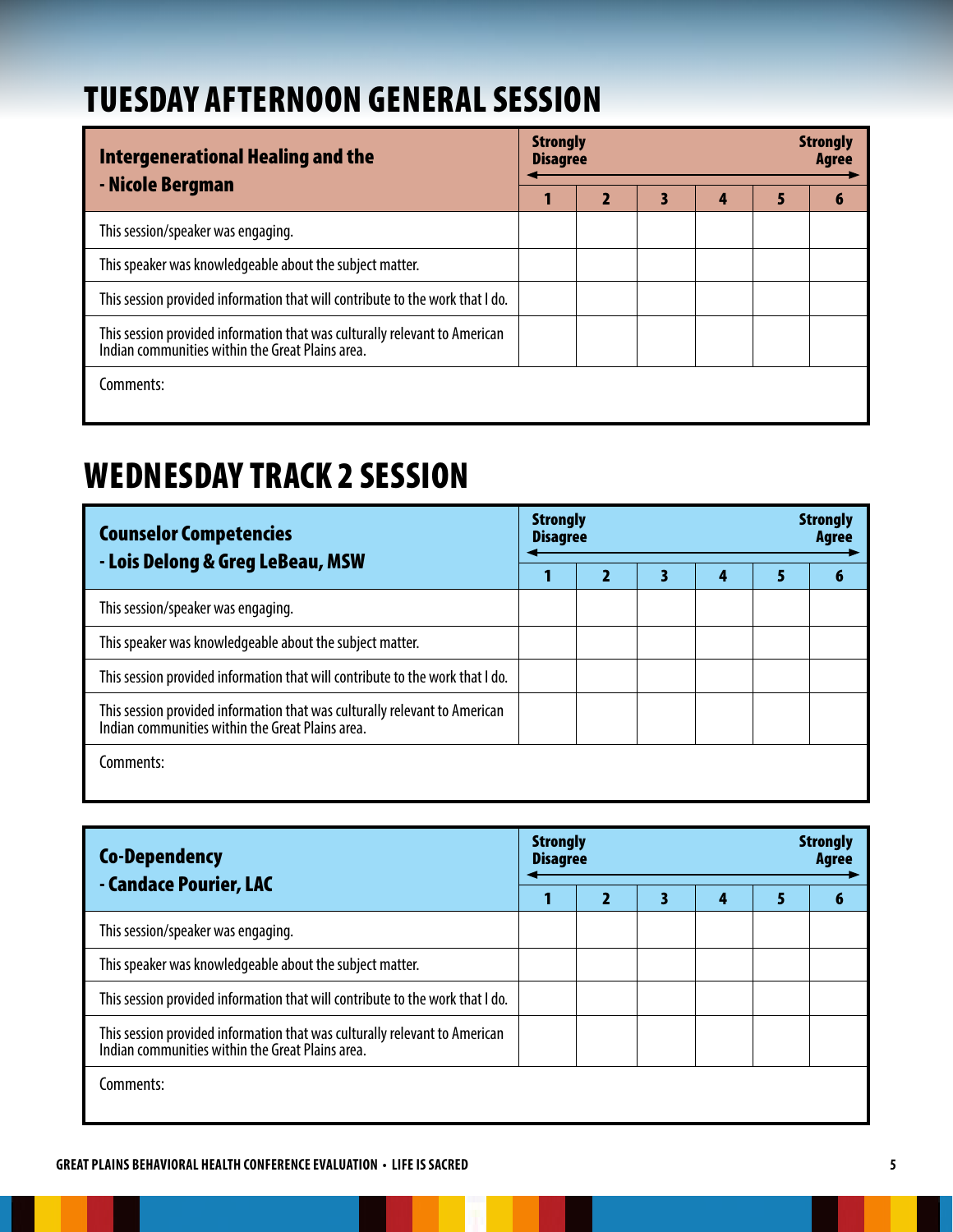| <b>Native Women's Healthcare</b><br>- Waysha White Face, BA                                                                    | <b>Strongly</b><br><b>Strongly</b><br><b>Disagree</b> |  |   |   |   |  |  |
|--------------------------------------------------------------------------------------------------------------------------------|-------------------------------------------------------|--|---|---|---|--|--|
|                                                                                                                                |                                                       |  | 3 | 4 | 5 |  |  |
| This session/speaker was engaging.                                                                                             |                                                       |  |   |   |   |  |  |
| This speaker was knowledgeable about the subject matter.                                                                       |                                                       |  |   |   |   |  |  |
| This session provided information that will contribute to the work that I do.                                                  |                                                       |  |   |   |   |  |  |
| This session provided information that was culturally relevant to American<br>Indian communities within the Great Plains area. |                                                       |  |   |   |   |  |  |
| Comments:                                                                                                                      |                                                       |  |   |   |   |  |  |

| <b>Start Up! Art Therapy Trauma Treatment For Native</b><br>American Youth - Carey McCarthy, MA, ATR, LPCC-MH                  | <b>Strongly</b><br><b>Disagree</b> |  |   | <b>Strongly</b><br>Agree |  |  |
|--------------------------------------------------------------------------------------------------------------------------------|------------------------------------|--|---|--------------------------|--|--|
|                                                                                                                                |                                    |  | 4 | 5                        |  |  |
| This session/speaker was engaging.                                                                                             |                                    |  |   |                          |  |  |
| This speaker was knowledgeable about the subject matter.                                                                       |                                    |  |   |                          |  |  |
| This session provided information that will contribute to the work that I do.                                                  |                                    |  |   |                          |  |  |
| This session provided information that was culturally relevant to American<br>Indian communities within the Great Plains area. |                                    |  |   |                          |  |  |
| Comments:                                                                                                                      |                                    |  |   |                          |  |  |

### WEDNESDAY TRACK 3 SESSION

| <b>Counselor Competencies</b><br>- Lois Delong & Greg LeBeau, MSW                                                              | <b>Strongly</b><br><b>Disagree</b> |  | <b>Strongly</b><br>Agree |   |   |   |
|--------------------------------------------------------------------------------------------------------------------------------|------------------------------------|--|--------------------------|---|---|---|
|                                                                                                                                |                                    |  | 3                        | 4 | 5 | 6 |
| This session/speaker was engaging.                                                                                             |                                    |  |                          |   |   |   |
| This speaker was knowledgeable about the subject matter.                                                                       |                                    |  |                          |   |   |   |
| This session provided information that will contribute to the work that I do.                                                  |                                    |  |                          |   |   |   |
| This session provided information that was culturally relevant to American<br>Indian communities within the Great Plains area. |                                    |  |                          |   |   |   |
| Comments:                                                                                                                      |                                    |  |                          |   |   |   |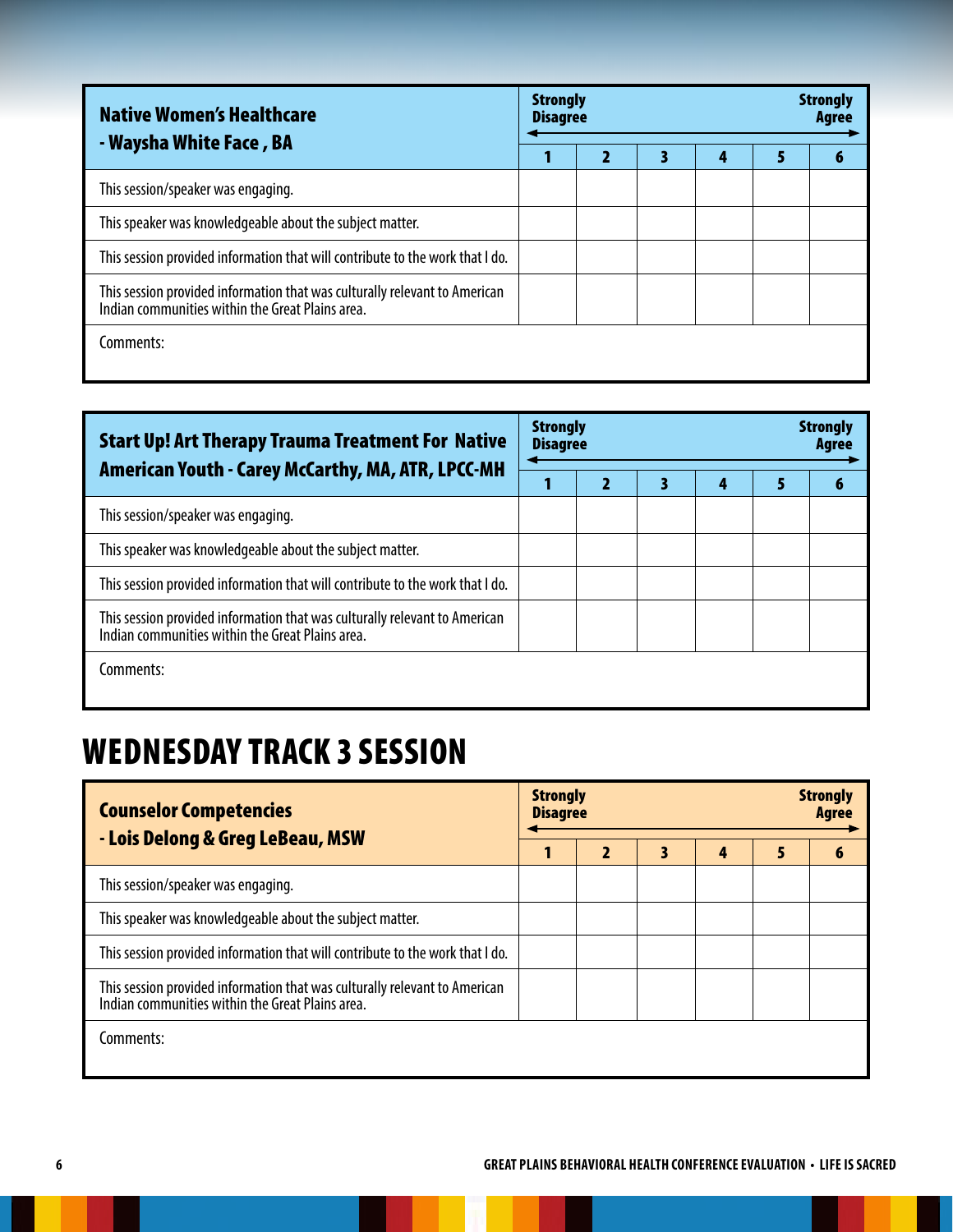| <b>Trauma Processing, Brainspotting</b><br>- Raulin Martin, MSW, LAC                                                           | <b>Strongly</b><br><b>Disagree</b> |   | <b>Strongly</b><br><b>Agree</b> |   |   |   |
|--------------------------------------------------------------------------------------------------------------------------------|------------------------------------|---|---------------------------------|---|---|---|
|                                                                                                                                |                                    | 2 | 3                               | 4 | 5 | 6 |
| This session/speaker was engaging.                                                                                             |                                    |   |                                 |   |   |   |
| This speaker was knowledgeable about the subject matter.                                                                       |                                    |   |                                 |   |   |   |
| This session provided information that will contribute to the work that I do.                                                  |                                    |   |                                 |   |   |   |
| This session provided information that was culturally relevant to American<br>Indian communities within the Great Plains area. |                                    |   |                                 |   |   |   |
| Comments:                                                                                                                      |                                    |   |                                 |   |   |   |

| <b>Stress Management/Suicide Prevention/Death and</b><br><b>Dying - Elton Yel</b>                                              | <b>Strongly</b><br><b>Strongly</b><br><b>Disagree</b><br>Agree |   |   |   |   |   |  |  |
|--------------------------------------------------------------------------------------------------------------------------------|----------------------------------------------------------------|---|---|---|---|---|--|--|
|                                                                                                                                |                                                                | 2 | 3 | 4 | 5 | 6 |  |  |
| This session/speaker was engaging.                                                                                             |                                                                |   |   |   |   |   |  |  |
| This speaker was knowledgeable about the subject matter.                                                                       |                                                                |   |   |   |   |   |  |  |
| This session provided information that will contribute to the work that I do.                                                  |                                                                |   |   |   |   |   |  |  |
| This session provided information that was culturally relevant to American<br>Indian communities within the Great Plains area. |                                                                |   |   |   |   |   |  |  |
| Comments:                                                                                                                      |                                                                |   |   |   |   |   |  |  |

### WEDNESDAY TRACK 4 SESSION

| <b>Counselor Competencies</b><br>- Lois Delong & Greg LeBeau, MSW                                                              | <b>Strongly</b><br><b>Disagree</b> |   | <b>Strongly</b><br>Agree |   |   |   |
|--------------------------------------------------------------------------------------------------------------------------------|------------------------------------|---|--------------------------|---|---|---|
|                                                                                                                                |                                    | 2 | 3                        | 4 | 5 | 6 |
| This session/speaker was engaging.                                                                                             |                                    |   |                          |   |   |   |
| This speaker was knowledgeable about the subject matter.                                                                       |                                    |   |                          |   |   |   |
| This session provided information that will contribute to the work that I do.                                                  |                                    |   |                          |   |   |   |
| This session provided information that was culturally relevant to American<br>Indian communities within the Great Plains area. |                                    |   |                          |   |   |   |
| Comments:                                                                                                                      |                                    |   |                          |   |   |   |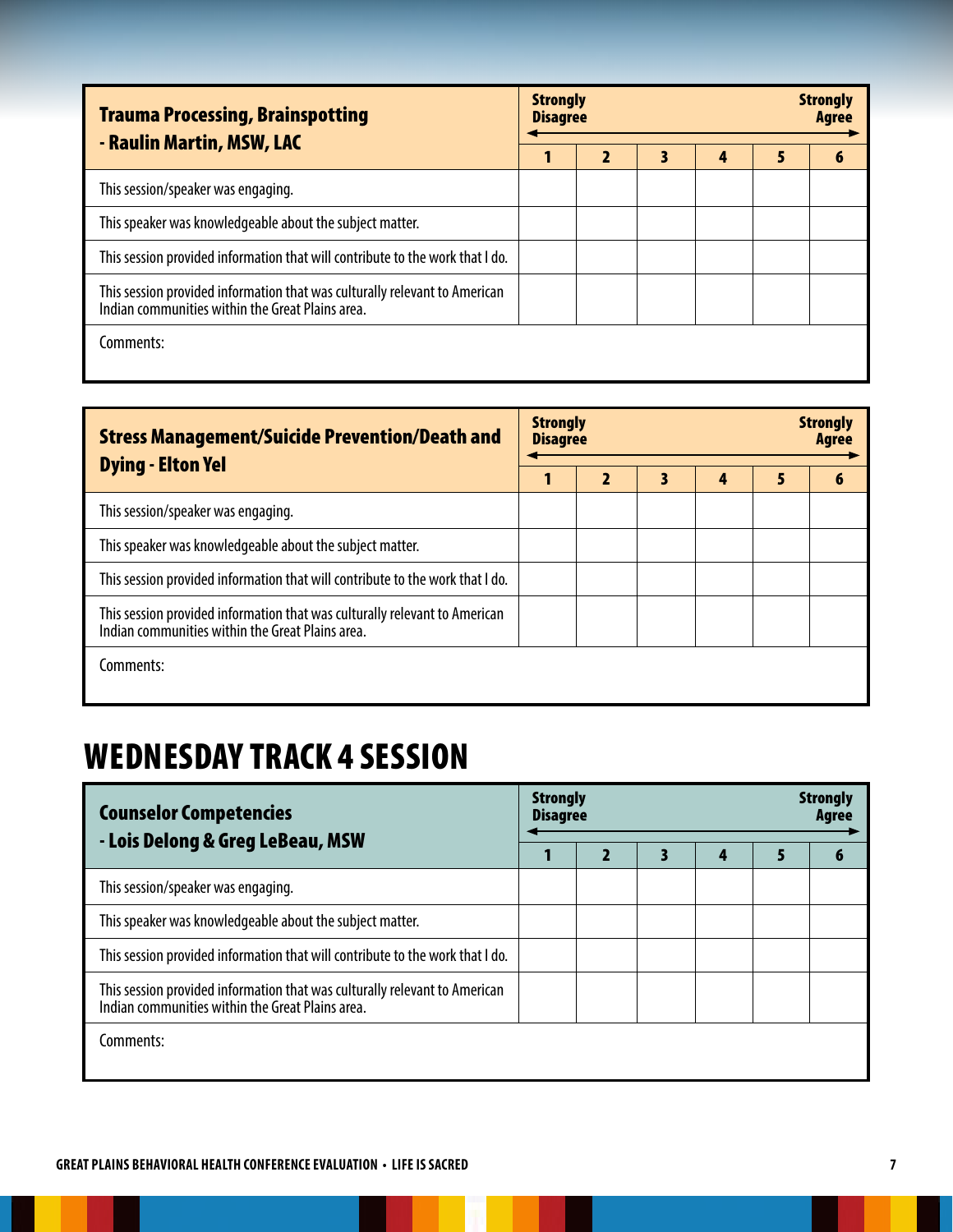| <b>Historical Trauma</b><br>- Marcie Sprague, MSW, CSW-PIP, LAC                                                                | <b>Strongly</b><br><b>Disagree</b> | <b>Strongly</b><br>Aaree |   |   |  |
|--------------------------------------------------------------------------------------------------------------------------------|------------------------------------|--------------------------|---|---|--|
|                                                                                                                                |                                    | 3                        | 4 | 5 |  |
| This session/speaker was engaging.                                                                                             |                                    |                          |   |   |  |
| This speaker was knowledgeable about the subject matter.                                                                       |                                    |                          |   |   |  |
| This session provided information that will contribute to the work that I do.                                                  |                                    |                          |   |   |  |
| This session provided information that was culturally relevant to American<br>Indian communities within the Great Plains area. |                                    |                          |   |   |  |
| Comments:                                                                                                                      |                                    |                          |   |   |  |

| <b>Stress Management/Suicide Prevention/Death and</b><br><b>Dying - Elton Yel</b>                                              | <b>Strongly</b><br><b>Disagree</b> |  | <b>Strongly</b><br>Agree |   |  |
|--------------------------------------------------------------------------------------------------------------------------------|------------------------------------|--|--------------------------|---|--|
|                                                                                                                                |                                    |  | 4                        | 5 |  |
| This session/speaker was engaging.                                                                                             |                                    |  |                          |   |  |
| This speaker was knowledgeable about the subject matter.                                                                       |                                    |  |                          |   |  |
| This session provided information that will contribute to the work that I do.                                                  |                                    |  |                          |   |  |
| This session provided information that was culturally relevant to American<br>Indian communities within the Great Plains area. |                                    |  |                          |   |  |
| Comments:                                                                                                                      |                                    |  |                          |   |  |

| <b>Co-Dependency</b><br>- Stanley LaRoque, MSW, LAC, CS                                                                        |  | <b>Strongly</b><br><b>Strongly</b><br><b>Disagree</b> |  |   |   |  |  |  |  |
|--------------------------------------------------------------------------------------------------------------------------------|--|-------------------------------------------------------|--|---|---|--|--|--|--|
|                                                                                                                                |  |                                                       |  | 4 | 5 |  |  |  |  |
| This session/speaker was engaging.                                                                                             |  |                                                       |  |   |   |  |  |  |  |
| This speaker was knowledgeable about the subject matter.                                                                       |  |                                                       |  |   |   |  |  |  |  |
| This session provided information that will contribute to the work that I do.                                                  |  |                                                       |  |   |   |  |  |  |  |
| This session provided information that was culturally relevant to American<br>Indian communities within the Great Plains area. |  |                                                       |  |   |   |  |  |  |  |
| Comments:                                                                                                                      |  |                                                       |  |   |   |  |  |  |  |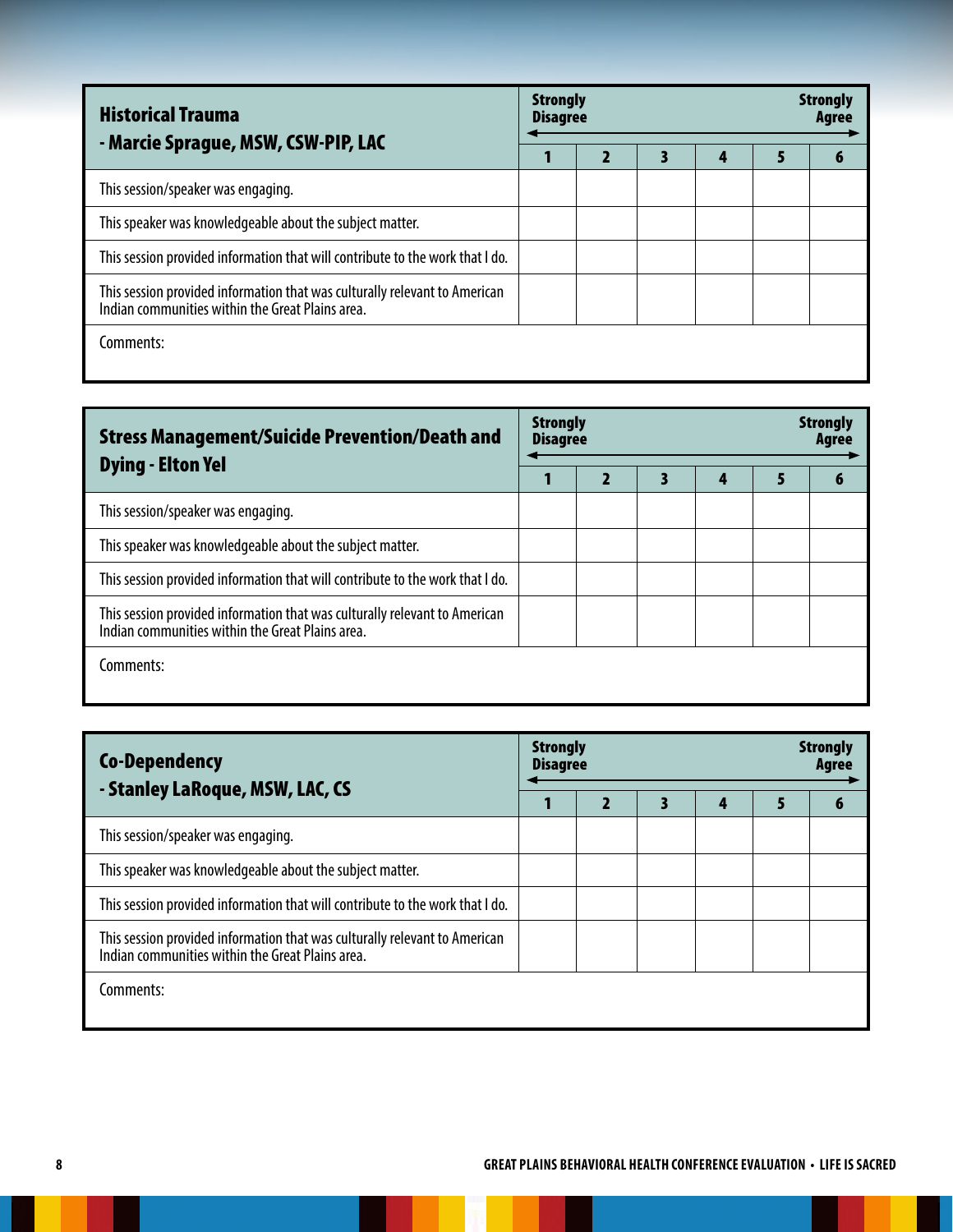### THURSDAY GENERAL SESSION

| <b>Honoring Our Wounds</b><br>- Rodney Ward                                                                                    | <b>Strongly</b><br><b>Disagree</b> |   |   | <b>Strongly</b><br><b>Agree</b> |   |   |
|--------------------------------------------------------------------------------------------------------------------------------|------------------------------------|---|---|---------------------------------|---|---|
|                                                                                                                                |                                    | 2 | 3 | 4                               | 5 | 6 |
| This session/speaker was engaging.                                                                                             |                                    |   |   |                                 |   |   |
| This speaker was knowledgeable about the subject matter.                                                                       |                                    |   |   |                                 |   |   |
| This session provided information that will contribute to the work that I do.                                                  |                                    |   |   |                                 |   |   |
| This session provided information that was culturally relevant to American<br>Indian communities within the Great Plains area. |                                    |   |   |                                 |   |   |
| Comments:                                                                                                                      |                                    |   |   |                                 |   |   |

| <b>Quality of Life</b><br>- Jim Hansen / Dan Merts - RCPD                                                                      | <b>Strongly</b><br><b>Disagree</b> |   | <b>Strongly</b><br>Agree |   |   |
|--------------------------------------------------------------------------------------------------------------------------------|------------------------------------|---|--------------------------|---|---|
|                                                                                                                                |                                    | 3 | 4                        | 5 | 6 |
| This session/speaker was engaging.                                                                                             |                                    |   |                          |   |   |
| This speaker was knowledgeable about the subject matter.                                                                       |                                    |   |                          |   |   |
| This session provided information that will contribute to the work that I do.                                                  |                                    |   |                          |   |   |
| This session provided information that was culturally relevant to American<br>Indian communities within the Great Plains area. |                                    |   |                          |   |   |
| Comments:                                                                                                                      |                                    |   |                          |   |   |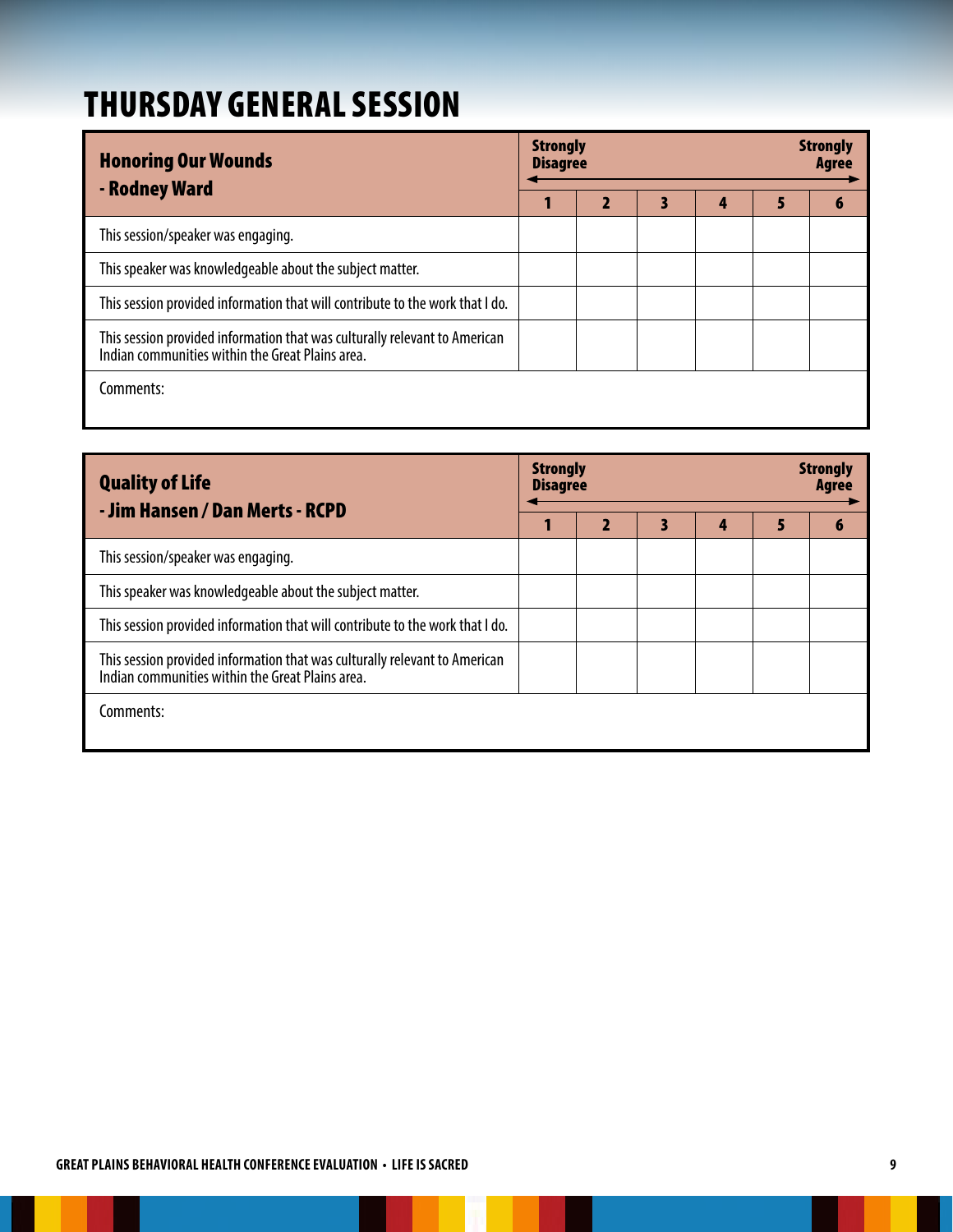### THURSDAY TRACK 5 SESSION

| <b>Counselor Competencies</b><br>- Lois Delong & Greg LeBeau, MSW                                                              | <b>Strongly</b><br><b>Disagree</b> |  | <b>Strongly</b><br>Agree |   |  |
|--------------------------------------------------------------------------------------------------------------------------------|------------------------------------|--|--------------------------|---|--|
|                                                                                                                                |                                    |  | 4                        | 5 |  |
| This session/speaker was engaging.                                                                                             |                                    |  |                          |   |  |
| This speaker was knowledgeable about the subject matter.                                                                       |                                    |  |                          |   |  |
| This session provided information that will contribute to the work that I do.                                                  |                                    |  |                          |   |  |
| This session provided information that was culturally relevant to American<br>Indian communities within the Great Plains area. |                                    |  |                          |   |  |
| Comments:                                                                                                                      |                                    |  |                          |   |  |

| <b>Duane Mackey Award, Recipient</b><br>- Professor Beth Boyd                                                                  | <b>Strongly</b><br><b>Disagree</b> |  | <b>Strongly</b><br>Aaree |   |  |
|--------------------------------------------------------------------------------------------------------------------------------|------------------------------------|--|--------------------------|---|--|
|                                                                                                                                |                                    |  | 4                        | 5 |  |
| This session/speaker was engaging.                                                                                             |                                    |  |                          |   |  |
| This speaker was knowledgeable about the subject matter.                                                                       |                                    |  |                          |   |  |
| This session provided information that will contribute to the work that I do.                                                  |                                    |  |                          |   |  |
| This session provided information that was culturally relevant to American<br>Indian communities within the Great Plains area. |                                    |  |                          |   |  |
| Comments:                                                                                                                      |                                    |  |                          |   |  |

| <b>Maternal Substance Use Disorders During Pregnancy</b><br>- Dr. Jennifer Giroux                                              | <b>Strongly</b><br><b>Strongly</b><br><b>Disagree</b><br>Agree |  |  |   |   |   |  |
|--------------------------------------------------------------------------------------------------------------------------------|----------------------------------------------------------------|--|--|---|---|---|--|
|                                                                                                                                |                                                                |  |  | A | 5 | 6 |  |
| This session/speaker was engaging.                                                                                             |                                                                |  |  |   |   |   |  |
| This speaker was knowledgeable about the subject matter.                                                                       |                                                                |  |  |   |   |   |  |
| This session provided information that will contribute to the work that I do.                                                  |                                                                |  |  |   |   |   |  |
| This session provided information that was culturally relevant to American<br>Indian communities within the Great Plains area. |                                                                |  |  |   |   |   |  |
| Comments:                                                                                                                      |                                                                |  |  |   |   |   |  |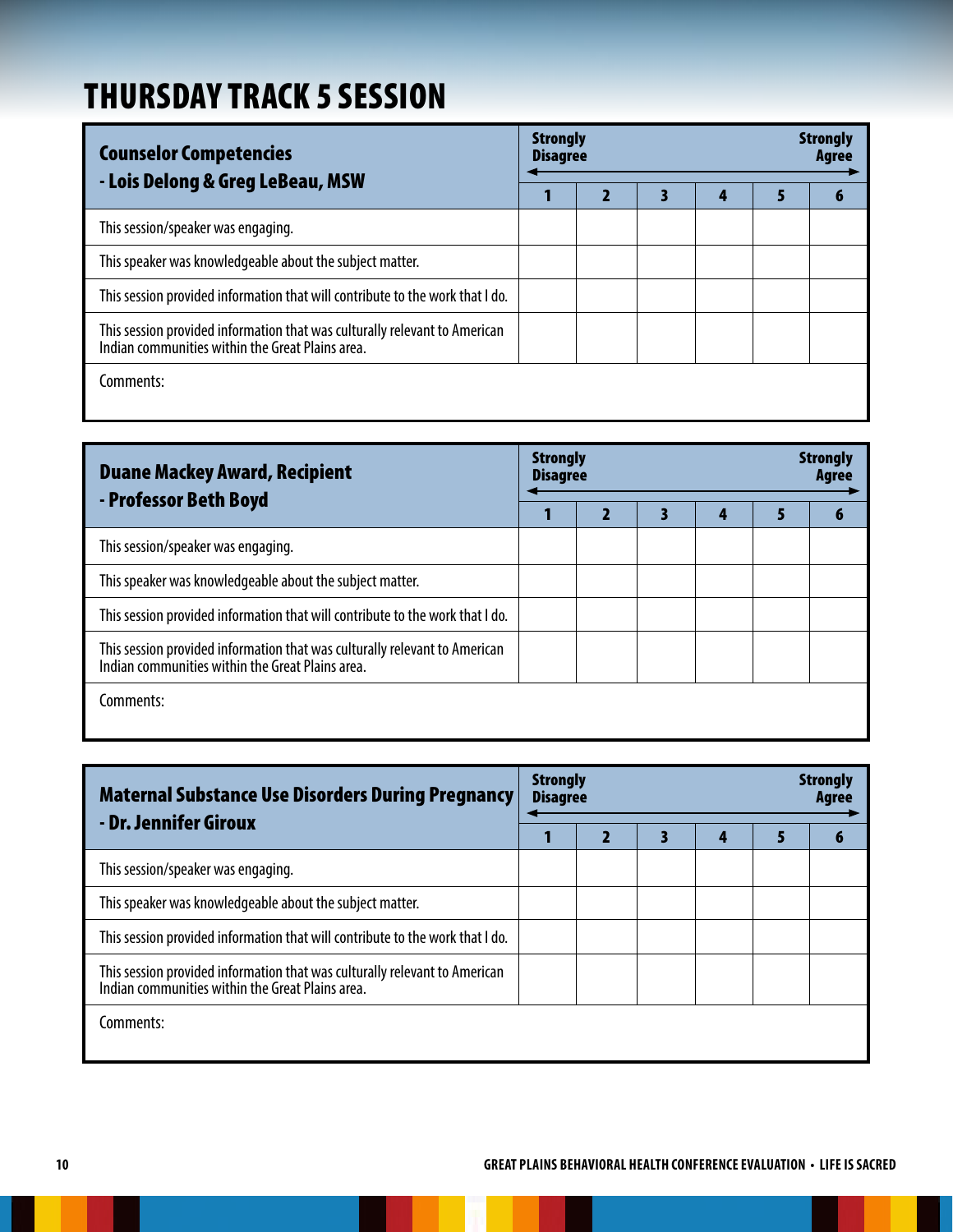### THURSDAY TRACK 6 SESSION

| <b>Counselor Competencies</b><br>- Lois Delong & Greg LeBeau, MSW                                                              | <b>Strongly</b><br><b>Strongly</b><br><b>Disagree</b><br><b>Agree</b> |                         |   |   |   |   |  |
|--------------------------------------------------------------------------------------------------------------------------------|-----------------------------------------------------------------------|-------------------------|---|---|---|---|--|
|                                                                                                                                |                                                                       | $\overline{\mathbf{2}}$ | 3 | 4 | 5 | 6 |  |
| This session/speaker was engaging.                                                                                             |                                                                       |                         |   |   |   |   |  |
| This speaker was knowledgeable about the subject matter.                                                                       |                                                                       |                         |   |   |   |   |  |
| This session provided information that will contribute to the work that I do.                                                  |                                                                       |                         |   |   |   |   |  |
| This session provided information that was culturally relevant to American<br>Indian communities within the Great Plains area. |                                                                       |                         |   |   |   |   |  |
| Comments:                                                                                                                      |                                                                       |                         |   |   |   |   |  |

| <b>Protective Factors of Culture with Behavioral</b><br><b>Difficulties - Michael Trahan, PhD</b>                              | <b>Strongly</b><br><b>Strongly</b><br><b>Disagree</b><br><b>Agree</b> |  |   |   |   |   |  |
|--------------------------------------------------------------------------------------------------------------------------------|-----------------------------------------------------------------------|--|---|---|---|---|--|
|                                                                                                                                |                                                                       |  | 3 | 4 | 5 | 6 |  |
| This session/speaker was engaging.                                                                                             |                                                                       |  |   |   |   |   |  |
| This speaker was knowledgeable about the subject matter.                                                                       |                                                                       |  |   |   |   |   |  |
| This session provided information that will contribute to the work that I do.                                                  |                                                                       |  |   |   |   |   |  |
| This session provided information that was culturally relevant to American<br>Indian communities within the Great Plains area. |                                                                       |  |   |   |   |   |  |
| Comments:                                                                                                                      |                                                                       |  |   |   |   |   |  |

| <b>Addiction, Mental Health, Prevention</b><br>- W. Burke Eilers, LAC, LPC-MH, CPS, QMHP                                       | <b>Strongly</b><br><b>Strongly</b><br><b>Disagree</b><br><b>Agree</b> |                         |   |            |  |   |  |
|--------------------------------------------------------------------------------------------------------------------------------|-----------------------------------------------------------------------|-------------------------|---|------------|--|---|--|
|                                                                                                                                |                                                                       | $\overline{\mathbf{z}}$ | 3 | $\epsilon$ |  | 6 |  |
| This session/speaker was engaging.                                                                                             |                                                                       |                         |   |            |  |   |  |
| This speaker was knowledgeable about the subject matter.                                                                       |                                                                       |                         |   |            |  |   |  |
| This session provided information that will contribute to the work that I do.                                                  |                                                                       |                         |   |            |  |   |  |
| This session provided information that was culturally relevant to American<br>Indian communities within the Great Plains area. |                                                                       |                         |   |            |  |   |  |
| Comments:                                                                                                                      |                                                                       |                         |   |            |  |   |  |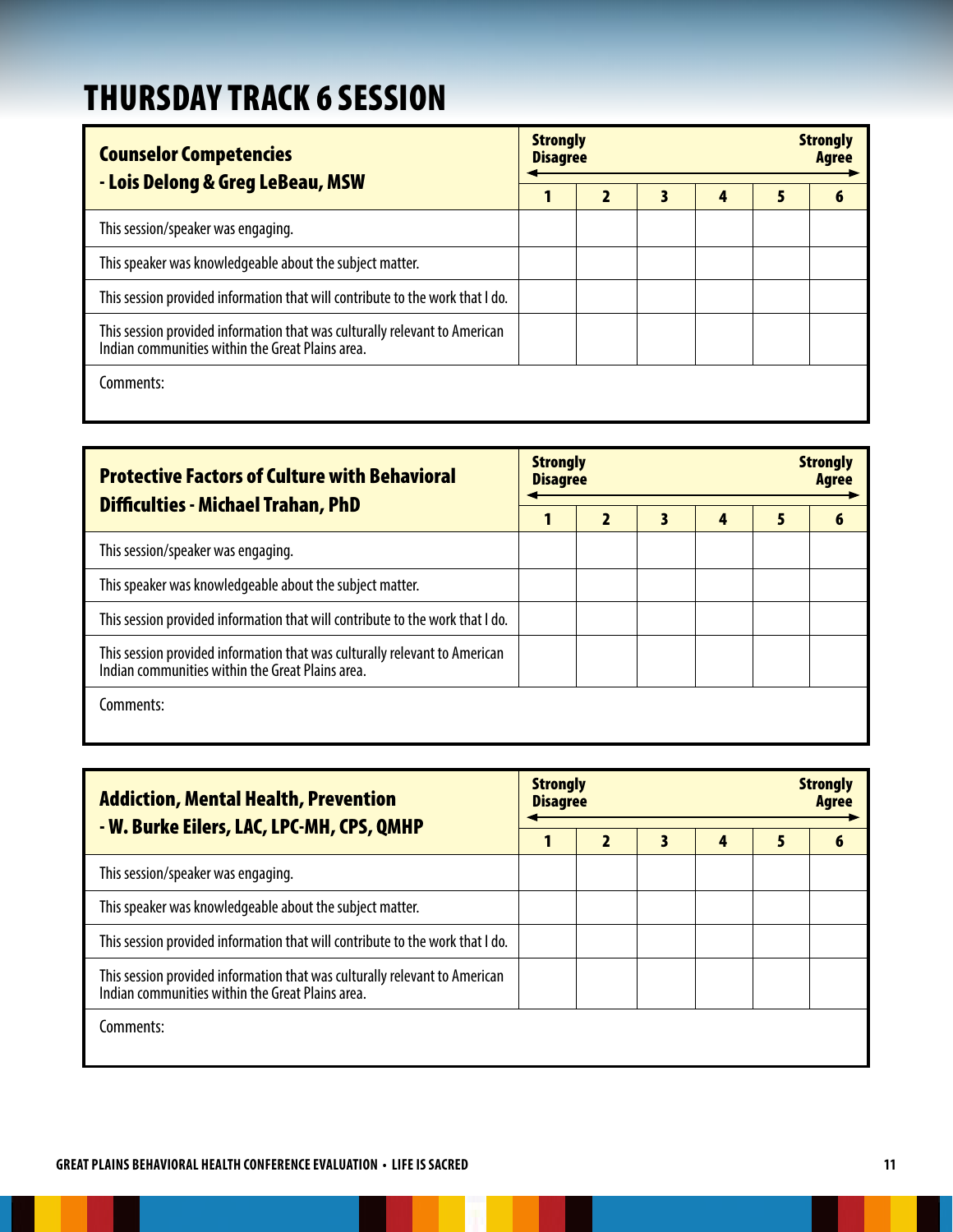| <b>Diversion Program</b><br>- Marty Krause                                                                                     | <b>Strongly</b><br><b>Strongly</b><br><b>Disagree</b><br><b>Agree</b> |  |   |   |   |  |
|--------------------------------------------------------------------------------------------------------------------------------|-----------------------------------------------------------------------|--|---|---|---|--|
|                                                                                                                                |                                                                       |  | 3 | 4 | 5 |  |
| This session/speaker was engaging.                                                                                             |                                                                       |  |   |   |   |  |
| This speaker was knowledgeable about the subject matter.                                                                       |                                                                       |  |   |   |   |  |
| This session provided information that will contribute to the work that I do.                                                  |                                                                       |  |   |   |   |  |
| This session provided information that was culturally relevant to American<br>Indian communities within the Great Plains area. |                                                                       |  |   |   |   |  |
| Comments:                                                                                                                      |                                                                       |  |   |   |   |  |

### OVERALL CONFERENCE ASSESSMENT

| How would you rate the following items?                | <b>Strongly</b><br><b>Disagree</b> |  | <b>Strongly</b><br>Agree |  |  |
|--------------------------------------------------------|------------------------------------|--|--------------------------|--|--|
|                                                        |                                    |  | 4                        |  |  |
| Registration process.                                  |                                    |  |                          |  |  |
| Conference facilities.                                 |                                    |  |                          |  |  |
| Helpfulness of Conference team members.                |                                    |  |                          |  |  |
| Overall Conference organization.                       |                                    |  |                          |  |  |
| Overall quality of information provided by presenters. |                                    |  |                          |  |  |

| How would you rate the following items?                                                | <b>Strongly</b><br><b>Disagree</b> |  | <b>Strongly</b><br>Agree |   |   |   |
|----------------------------------------------------------------------------------------|------------------------------------|--|--------------------------|---|---|---|
|                                                                                        |                                    |  | 3                        | 4 | 5 | 6 |
| The Conference facilitated knowledge sharing among participants.                       |                                    |  |                          |   |   |   |
| The sessions were relevant to the Conference theme.                                    |                                    |  |                          |   |   |   |
| The Conference was a valuable professional development experience.                     |                                    |  |                          |   |   |   |
| Written materials provided will be useful to my work.                                  |                                    |  |                          |   |   |   |
| The Conference facilitated new contacts and opportunities for future<br>collaboration. |                                    |  |                          |   |   |   |
| Overall Conference satisfaction rating.                                                |                                    |  |                          |   |   |   |
| <b>General Comments:</b>                                                               |                                    |  |                          |   |   |   |